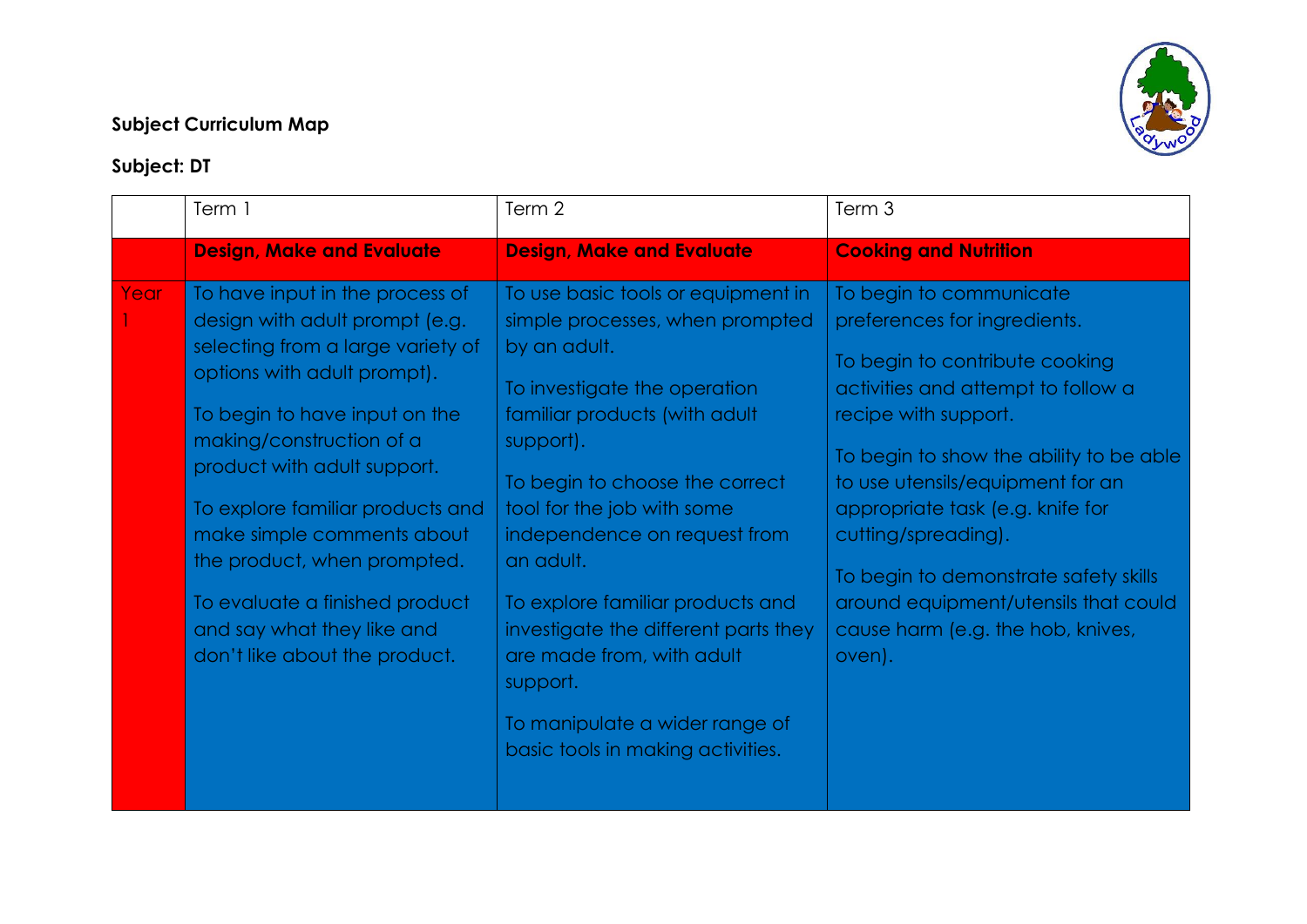| To watch others using a basic<br>tool for a short period of time<br>with adult prompt.<br>To demonstrate preferences for<br>products.                                                     | To copy the actions observed<br>when using a tool with adult<br>support (e.g. using a whisk to mix,<br>using tools to manipulate objects).<br>To recognise familiar products and    | To watch others using basic cooking<br>utensils/equipment short period of<br>time with adult prompt.<br>To copy the actions observed when<br>using a tool with adult support (e.g.              |
|-------------------------------------------------------------------------------------------------------------------------------------------------------------------------------------------|-------------------------------------------------------------------------------------------------------------------------------------------------------------------------------------|-------------------------------------------------------------------------------------------------------------------------------------------------------------------------------------------------|
| To demonstrate a preference<br>for materials products are made<br>from.<br>To give their opinion on a<br>completed product with adult<br>prompt and modelling (e.g. with<br>pupil voice). | explore them with adult<br>modelling.<br>To show a preference for familiar<br>products and attempt to use them<br>appropriately (e.g. a hammer with<br>nails, bricks for building). | using a whisk to mix, using tools to<br>manipulate objects).<br>To demonstrate preferences for<br>ingredients in familiar foods/recipes<br>by choosing from a limited selection<br>with prompt. |
| To watch others use real objects<br>I can watch others create.<br>I can observe others create.                                                                                            | To watch others investigate new<br>objects.<br>I can show curiosity with shape in<br>a range of experiences                                                                         | To explore different<br>materials/ingredients.<br>I can make a choice out of 2                                                                                                                  |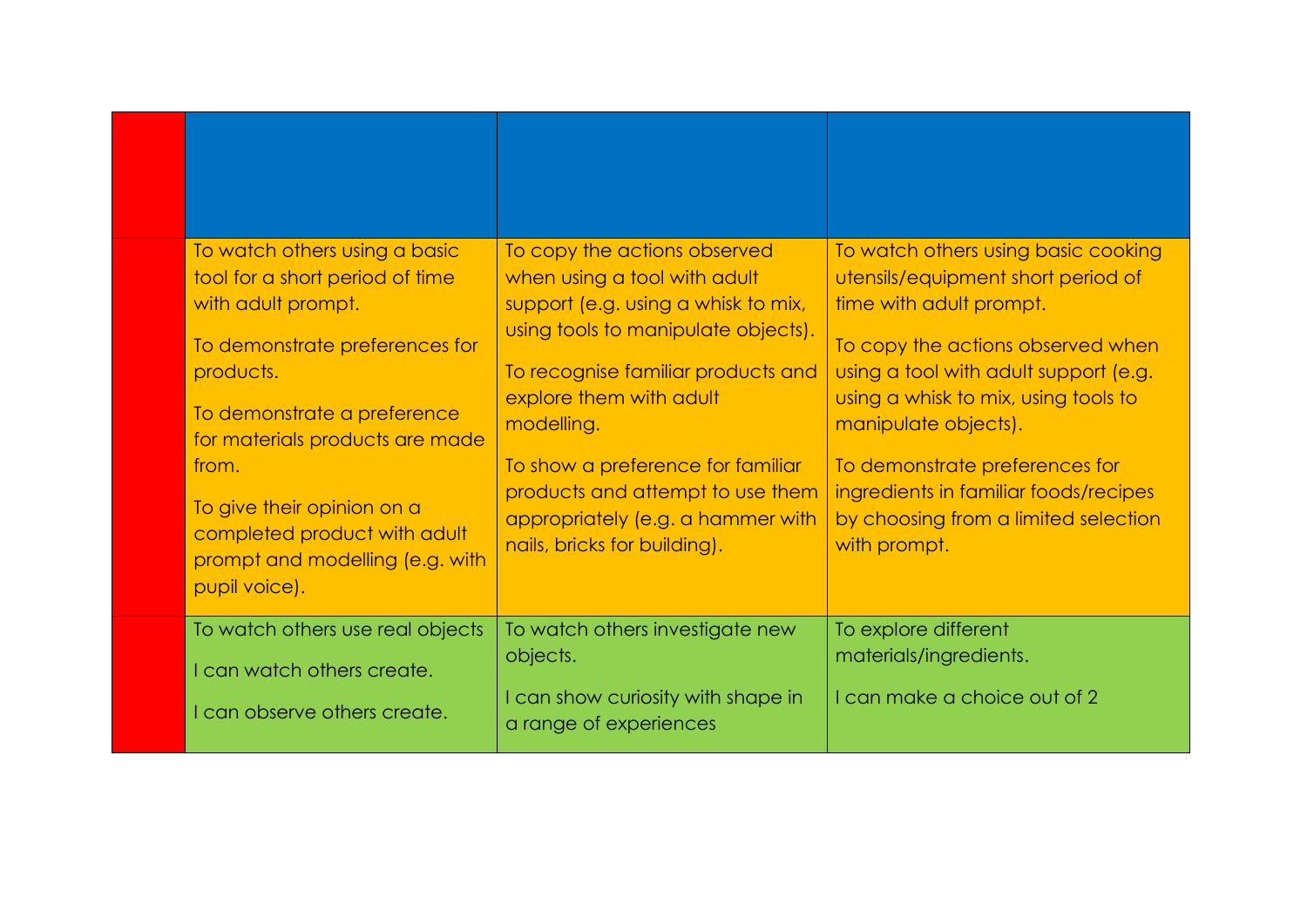| To communicate<br>Year<br>To<br>To explore<br>familiar and<br>communicate<br>2<br>preferences in<br>the design of<br>their preference<br>unfamiliar<br>products and<br>their product<br>for ingredients<br>give an opinion<br>(e.g. selecting<br>independently.<br>from a variety of<br>on the product.<br>To follow a<br>options<br>simple recipe<br>To experience a<br>independently).<br>(provided<br>variety of<br>verbally or<br>making tools<br>To make<br>decisions that<br>visually) with<br>and have the<br>influence the<br>opportunity to<br>some<br>use them with<br>making/construc<br>independence.<br>tion of their<br>adult support.<br>To be able to<br>deigned<br>choose and<br>To use a basic<br>product.<br>operate the<br>tool in a familiar<br>To explore<br>correct<br>task with some<br>products that<br>independence<br>utensil/piece of<br>are similar to<br>equipment for a<br>(e.g. hammering<br>their design and<br>given task (e.g.<br>in a nail). | <b>Design, Make</b><br>and Evaluate | <b>Cooking and</b><br><b>Nutrition</b> | <b>Design, Make</b><br>and Evaluate |
|----------------------------------------------------------------------------------------------------------------------------------------------------------------------------------------------------------------------------------------------------------------------------------------------------------------------------------------------------------------------------------------------------------------------------------------------------------------------------------------------------------------------------------------------------------------------------------------------------------------------------------------------------------------------------------------------------------------------------------------------------------------------------------------------------------------------------------------------------------------------------------------------------------------------------------------------------------------------------------|-------------------------------------|----------------------------------------|-------------------------------------|
|                                                                                                                                                                                                                                                                                                                                                                                                                                                                                                                                                                                                                                                                                                                                                                                                                                                                                                                                                                                  |                                     |                                        |                                     |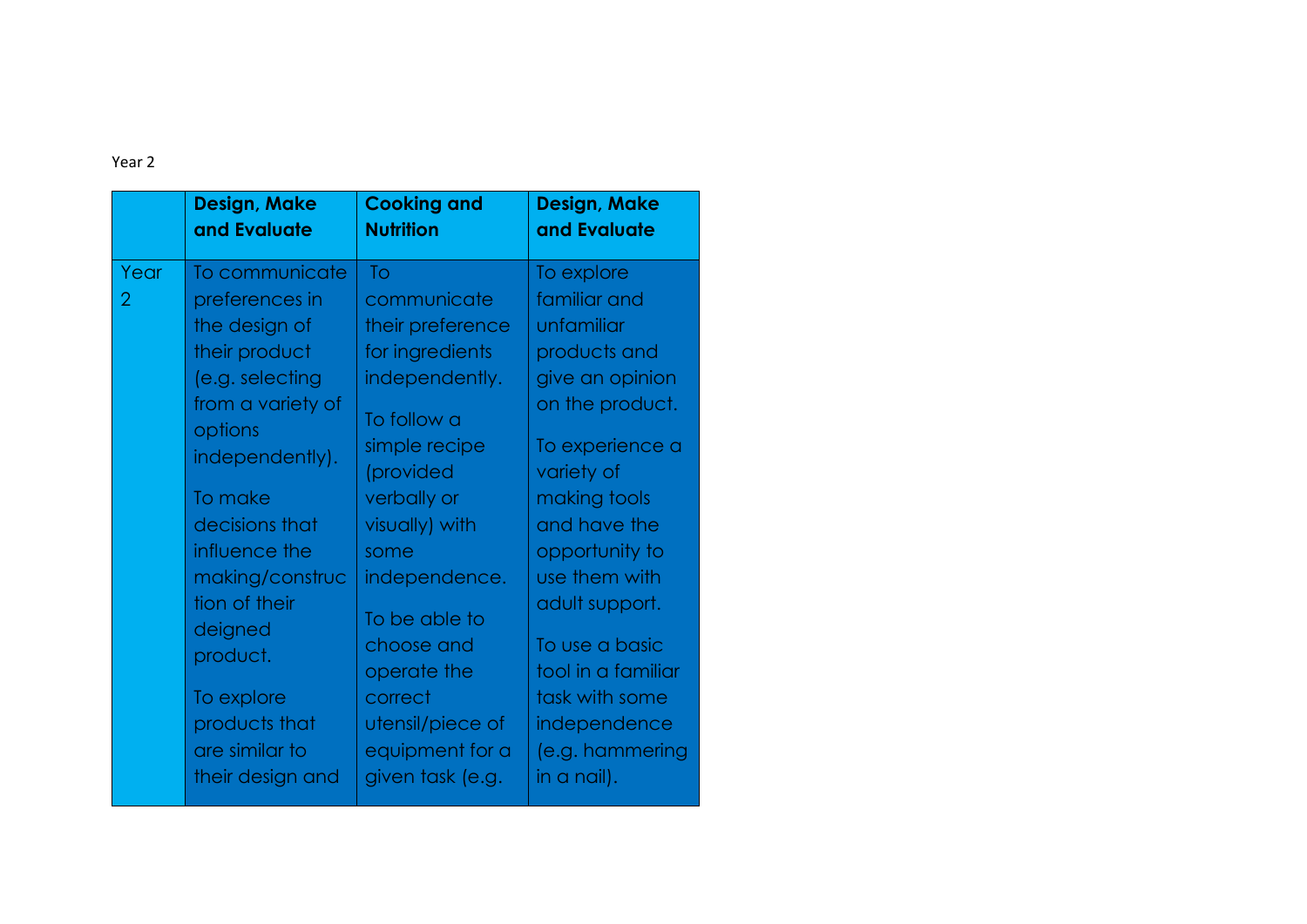| identify some<br>similarities.<br>To use basic<br>tools/equipment<br>to create their<br>product from<br>their design.<br>To evaluate their<br>finished product<br>and say one<br>thing they might<br>change next<br>time. | using a whisk for<br>mixing, choosing<br>a knife when<br>told they are<br>making a<br>sandwich).<br>To understand<br>and show<br>caution around<br>equipment/uten<br>sils that could<br>cause harm<br>(e.g. the hob,<br>knives, oven).<br>To say how the<br>equipment/uten<br>sils could harm<br>them if used<br>incorrectly. | To be able to<br>match simple<br>tools to the job it<br>is used for (e.g.<br>saw for cutting,<br>drill for making<br>holes, whisk for<br>mixing etc.).<br>To use a wider<br>range of tools<br>when<br>constructing a<br>product (e.g.<br>different types of<br>joining - glue,<br>nails, screws<br>etc.). |
|---------------------------------------------------------------------------------------------------------------------------------------------------------------------------------------------------------------------------|-------------------------------------------------------------------------------------------------------------------------------------------------------------------------------------------------------------------------------------------------------------------------------------------------------------------------------|-----------------------------------------------------------------------------------------------------------------------------------------------------------------------------------------------------------------------------------------------------------------------------------------------------------|
| To make a                                                                                                                                                                                                                 | <b>They</b>                                                                                                                                                                                                                                                                                                                   | To demonstrate                                                                                                                                                                                                                                                                                            |
| choice from the                                                                                                                                                                                                           | demonstrate                                                                                                                                                                                                                                                                                                                   | preferences for                                                                                                                                                                                                                                                                                           |
| options                                                                                                                                                                                                                   | preferences for                                                                                                                                                                                                                                                                                                               | products and                                                                                                                                                                                                                                                                                              |
| presented by an                                                                                                                                                                                                           | ingredients by                                                                                                                                                                                                                                                                                                                | materials.                                                                                                                                                                                                                                                                                                |
| adult.                                                                                                                                                                                                                    | making a clear                                                                                                                                                                                                                                                                                                                | To begin to offer                                                                                                                                                                                                                                                                                         |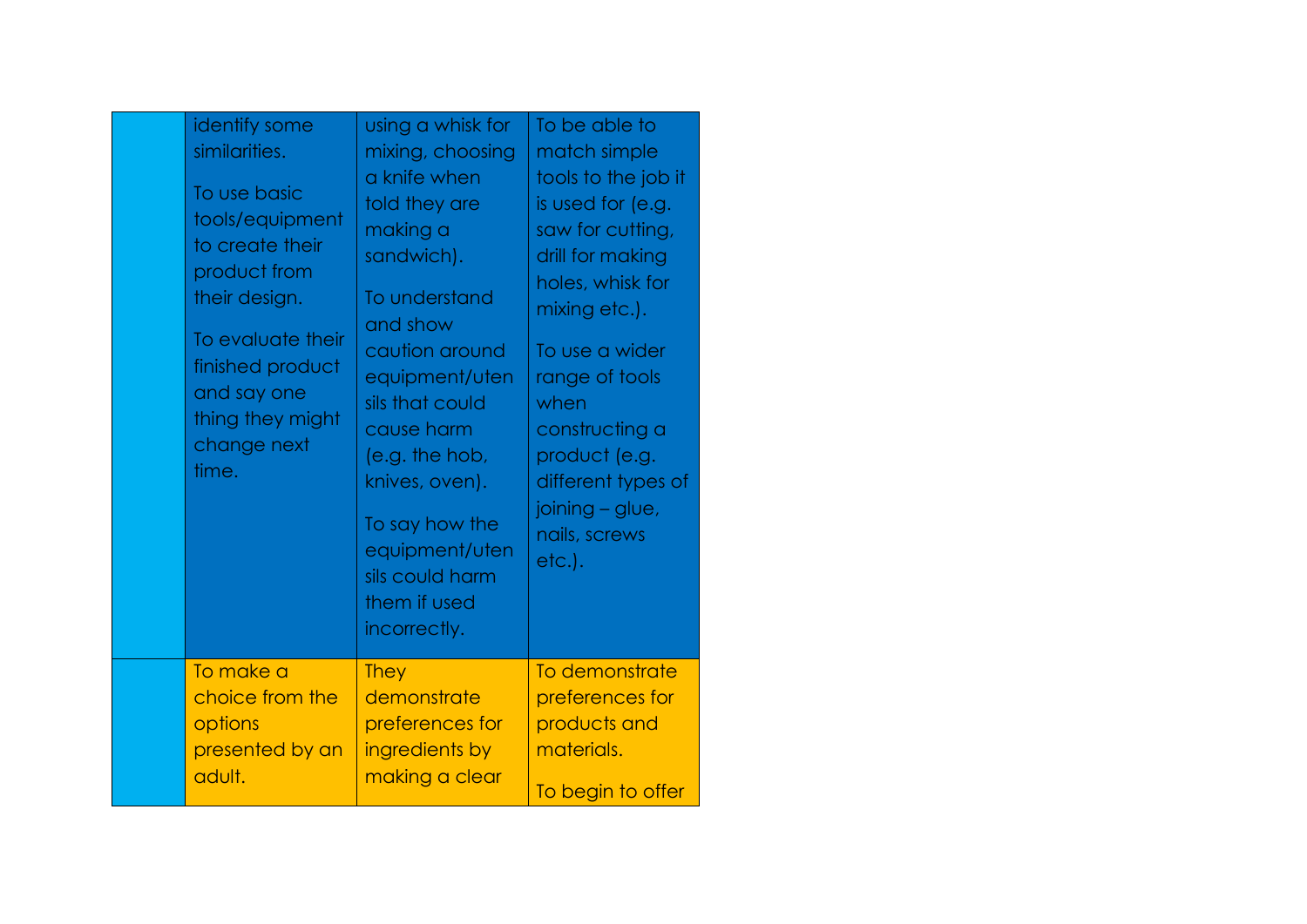| To watch others<br>using a basic<br>tools for a<br>sustained period<br>of time.<br>To copy the<br>actions<br>observed when<br>using a tool<br>independently/<br>with prompt.<br>To evaluate by<br>sharing their<br>thoughts on their<br>product with<br>adult prompt<br>(e.g. with pupil<br>voice). | independent<br>choice.<br>To watch others<br>use basic<br>cooking<br>utensils/equipme<br>nt for extended<br>periods of time.<br>To copy the<br>actions<br>observed and<br>operate the<br>cooking<br>utensils/equipme<br>nt in the same<br>way with adult<br>prompt. | responses to<br>designing<br>activities (e.g.<br>choosing a<br>material for a<br>product).<br>To begin to offer<br>responses to<br>making activities<br>(e.g. creating<br>product of a<br>preferred<br>colour/shape). |
|-----------------------------------------------------------------------------------------------------------------------------------------------------------------------------------------------------------------------------------------------------------------------------------------------------|---------------------------------------------------------------------------------------------------------------------------------------------------------------------------------------------------------------------------------------------------------------------|-----------------------------------------------------------------------------------------------------------------------------------------------------------------------------------------------------------------------|
| To show<br>awareness of<br>how to<br>manipulate and<br>move objects                                                                                                                                                                                                                                 | To explore real<br>objects used in<br>cooking/making.<br>I can investigate<br>objects of<br>interests non-                                                                                                                                                          | To investigate<br>objects of<br>interests and<br>communicate<br>consistent<br>preferences.                                                                                                                            |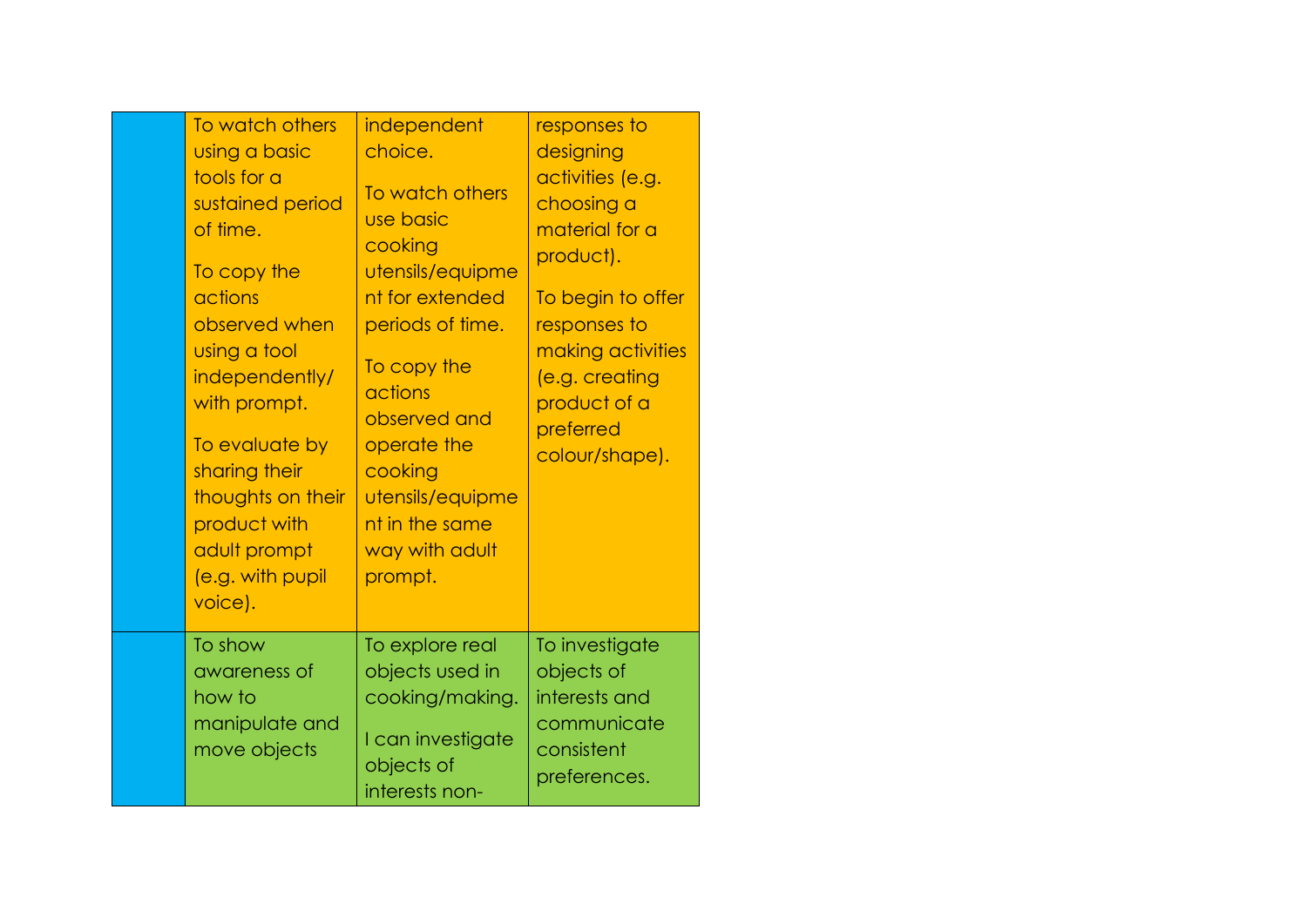| with adult<br>prompt. | verbally.<br>I can show an<br>understanding of<br>an object by<br>using something<br>appropriately | I can pretend to<br>use a real object<br>on myself |
|-----------------------|----------------------------------------------------------------------------------------------------|----------------------------------------------------|
|                       |                                                                                                    |                                                    |

|           | <b>Design, Make</b><br>and Evaluate                                                                                                                                                       | <b>Cooking and</b><br><b>Nutrition</b>                                                                                                                                                     | Design, Make<br>and Evaluate                                                                                                                                          |
|-----------|-------------------------------------------------------------------------------------------------------------------------------------------------------------------------------------------|--------------------------------------------------------------------------------------------------------------------------------------------------------------------------------------------|-----------------------------------------------------------------------------------------------------------------------------------------------------------------------|
| Year<br>3 | To design a<br>purposeful<br>product that is<br>appealing to<br>others.<br>To generate their<br>product design<br>through drawing<br>and through the<br>use of computer<br>programs (e.g. | To be able to<br>match images of<br>food to where it<br>comes from (e.g.<br>milk from a cow,<br>potatoes from<br>the ground etc.).<br>To understand<br>that meat<br>comes from<br>animals. | To explore<br>different<br>structures and<br>test their<br>strength.<br>To begin to<br>explain what<br>makes the<br>structure strong<br>and stable.<br>To suggest how |
|           | 2imple software                                                                                                                                                                           | To begin to                                                                                                                                                                                | to make a                                                                                                                                                             |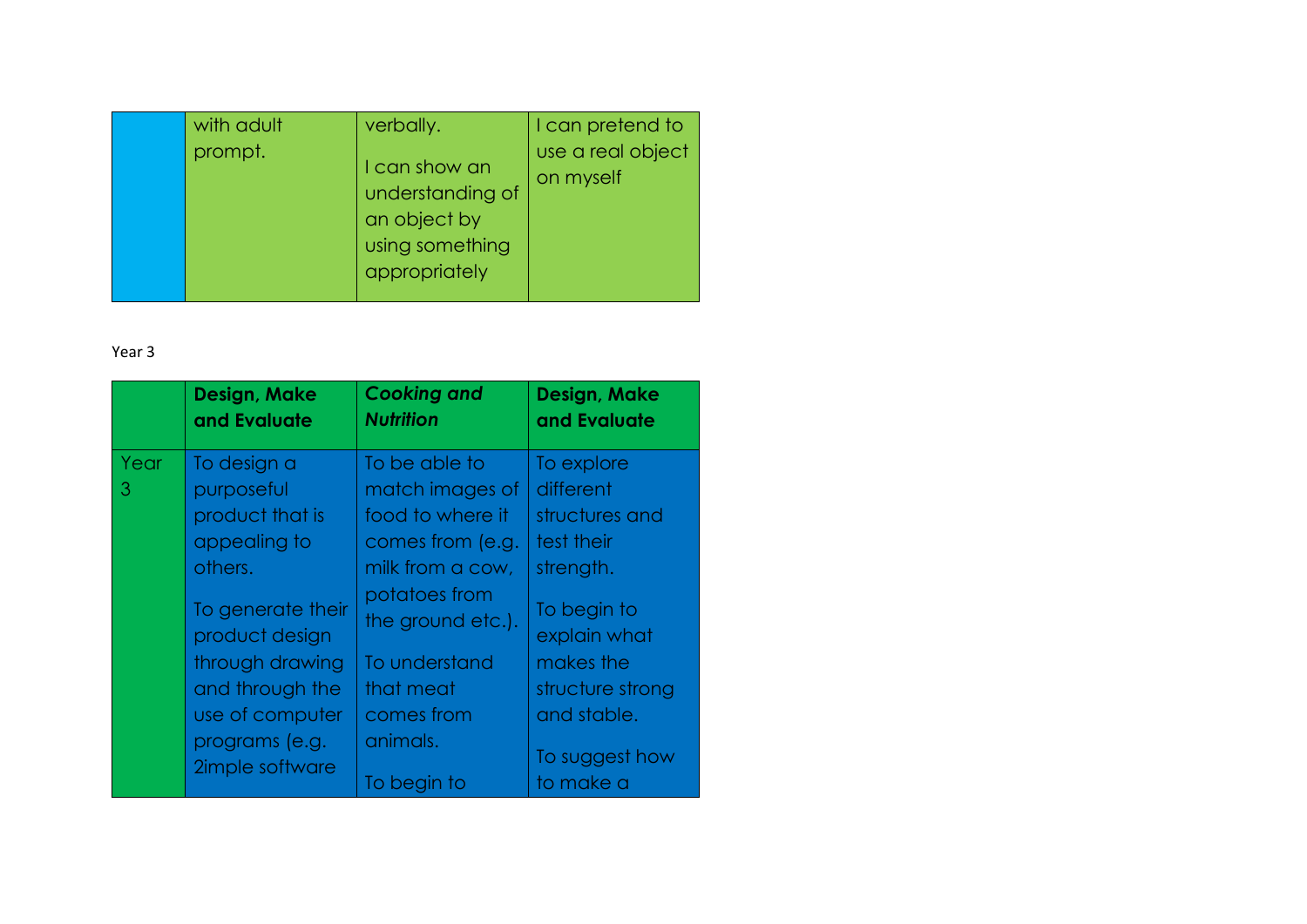| - 2design and                                                              | understand the                                      | structure                                                  |
|----------------------------------------------------------------------------|-----------------------------------------------------|------------------------------------------------------------|
| make).                                                                     | principles of a                                     | stronger and                                               |
| To explore<br>different<br>mechanisms                                      | healthy diet.<br>To begin to<br>understand          | more stable from<br>a choice of<br>options.                |
| (e.g. levers, axels<br>etc.).                                              | what is meant<br>by a 'varied<br>diet'.             | To use a wider<br>range of<br>materials                    |
| To explore a<br>range of existing<br>products similar<br>to their designs. | To prepare a<br>healthy dish with<br>adult support. | according to<br>their<br>characteristics<br>(e.g. choosing |
| To evaluate their<br>design of a<br>product and                            | To understand<br>and<br>demonstrate                 | wood as it is<br>stronger than<br>paper).                  |
| suggest simple<br>improvements.                                            | proper use of<br>utensils and<br>kitchen            | To communicate<br>their opinion on                         |
| To evaluate their<br>final product<br>and say what<br>they would           | equipment.                                          | the design and<br>construction of<br>existing<br>products. |
| change next<br>time.                                                       |                                                     | To use a variety<br>of tools correctly                     |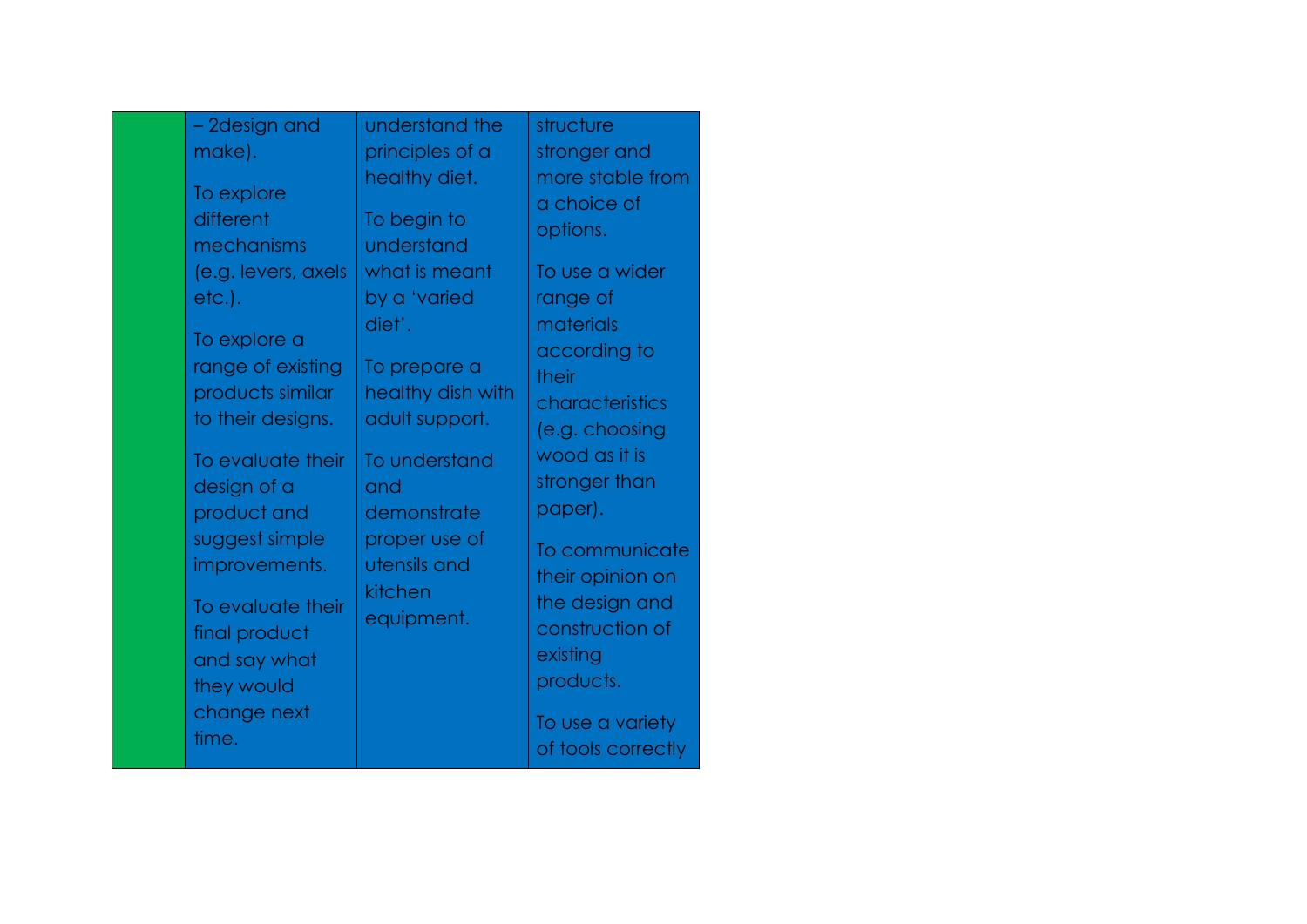|                                                                                                                                                                                                                          |                                                                                                                                                                                                                     | with adult<br>support.<br>To perform a<br>variety of<br>practical tasks<br>with support<br>(e.g. cutting,<br>shaping, joining<br>etc.).                                                     |
|--------------------------------------------------------------------------------------------------------------------------------------------------------------------------------------------------------------------------|---------------------------------------------------------------------------------------------------------------------------------------------------------------------------------------------------------------------|---------------------------------------------------------------------------------------------------------------------------------------------------------------------------------------------|
| To recognise<br>familiar products<br>and explore the<br>different parts<br>they are made<br>from.<br>To operate<br>familiar products<br>appropriately,<br>with support,<br>To explore how<br>a familiar<br>product works | To watch<br>carefully how a<br>tool is used and<br>copy the actions<br>with greater<br>independence.<br>To use cooking<br>equipment/uten<br>sils in simple<br>processes,<br>chosen in<br>negotiation with<br>staff. | To offer<br>responses to<br>making activities<br>with minimal<br>adult prompt<br>(e.g. choosing<br>multiple<br>elements of their<br>design).<br>To begin to<br>communicate<br>preference in |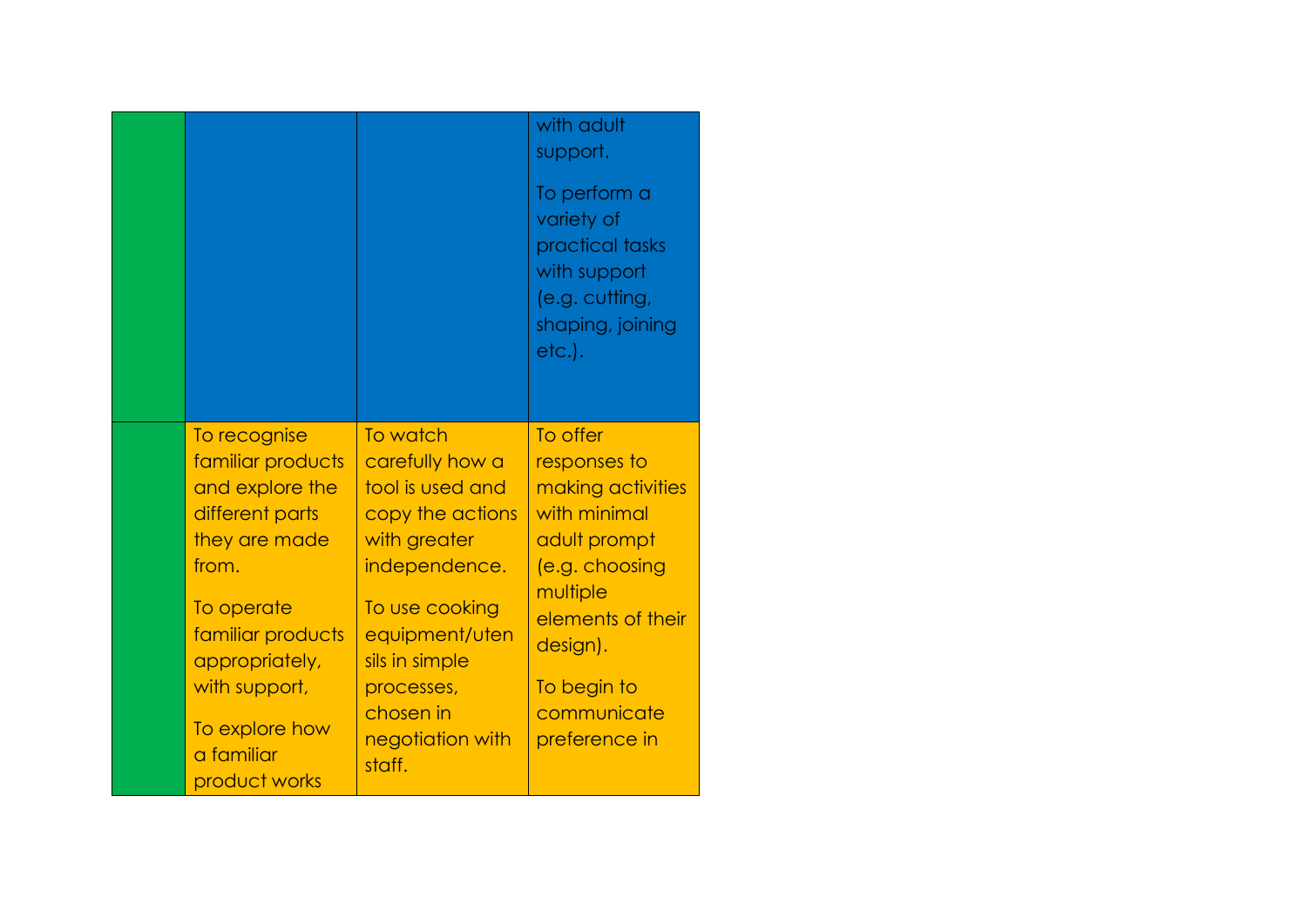|  | and share this<br>with others.<br>To explore<br>familiar products<br>and<br>communicate<br>views/opinions<br>about them<br>when prompted.<br>To evaluate a<br>product giving a<br>supported<br>reason for their<br>choice. | To manipulate a<br>wider range of<br>basic tools in<br>making<br>activities.<br>To make simple<br>choices when<br>making food.<br>To choose the<br>correct tool for<br>the action<br>required.<br>To recognise the<br>need to use<br>cooking<br>equipment/uten<br>sils safely so no<br>to harm<br>themselves. | their designing<br>and making.<br>To basic tools in<br>simple<br>processes,<br>chosen in<br>negotiation with<br>staff.<br>To begin to<br>contribute to<br>decisions about<br>what they will do<br>by<br>communicating<br>preferences of<br>certain products.<br>To begin to<br>contribute how<br>they will make a<br>product, with<br>adult prompt. |
|--|----------------------------------------------------------------------------------------------------------------------------------------------------------------------------------------------------------------------------|---------------------------------------------------------------------------------------------------------------------------------------------------------------------------------------------------------------------------------------------------------------------------------------------------------------|-----------------------------------------------------------------------------------------------------------------------------------------------------------------------------------------------------------------------------------------------------------------------------------------------------------------------------------------------------|
|--|----------------------------------------------------------------------------------------------------------------------------------------------------------------------------------------------------------------------------|---------------------------------------------------------------------------------------------------------------------------------------------------------------------------------------------------------------------------------------------------------------------------------------------------------------|-----------------------------------------------------------------------------------------------------------------------------------------------------------------------------------------------------------------------------------------------------------------------------------------------------------------------------------------------------|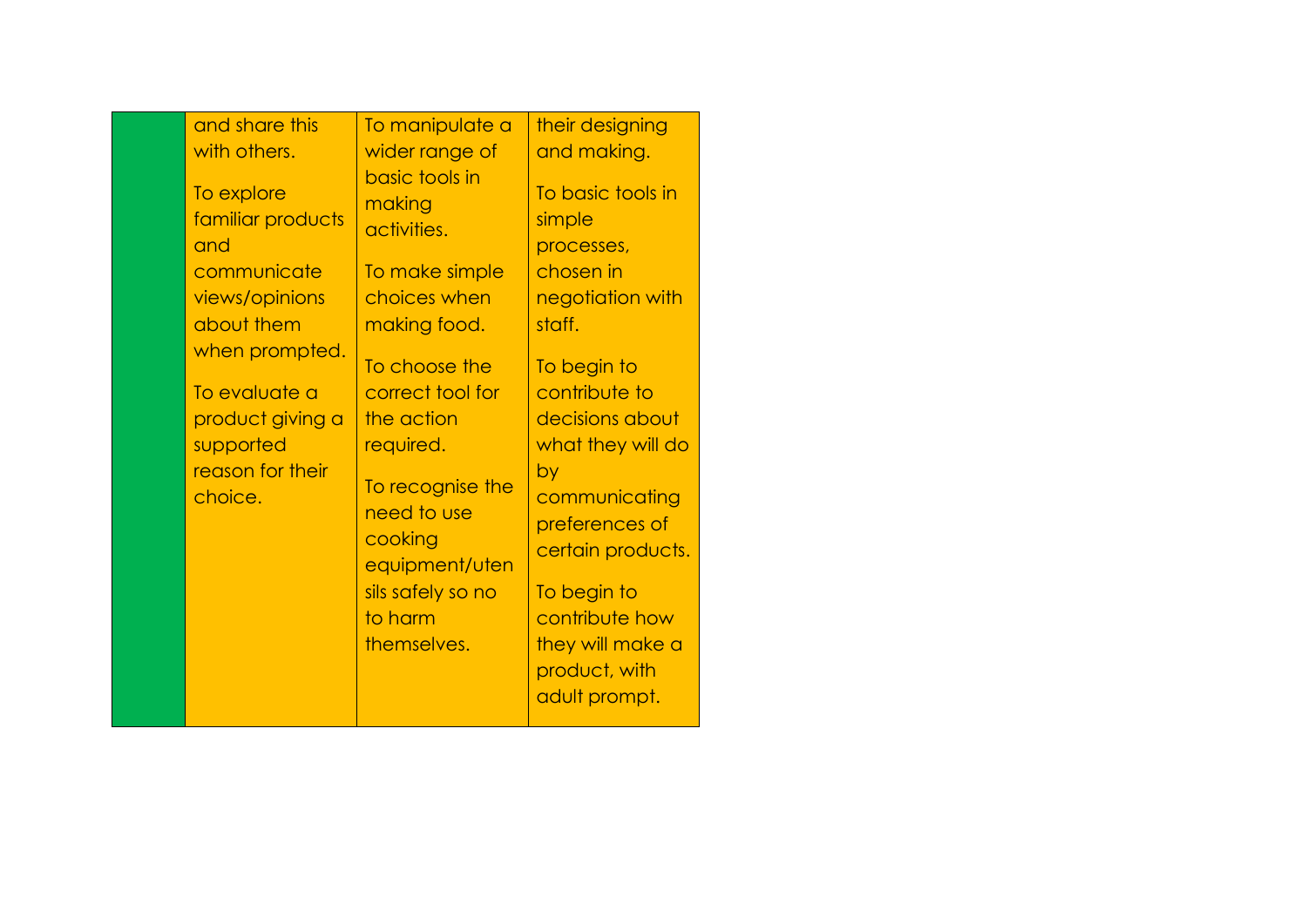| To use                                                                                                        | To perform                                                                                                                                                                                                                                | To investigate                     |
|---------------------------------------------------------------------------------------------------------------|-------------------------------------------------------------------------------------------------------------------------------------------------------------------------------------------------------------------------------------------|------------------------------------|
| manipulatives                                                                                                 | actions, often by                                                                                                                                                                                                                         | new object with                    |
| (e.g.                                                                                                         | trial and                                                                                                                                                                                                                                 | support.                           |
| sequins/buttons)<br>to develop fine<br>motor skills.<br>I can relate a<br>real object to a<br>pretend object. | improvement,<br>pretend to use a<br>real object in a<br>functional way<br>with support.<br>I can explore<br>different<br>materials<br>I can stop an<br>activity related<br>to safety.<br>I can start an<br>activity related<br>to safety. | I can respond to<br>a new stimulus |
|                                                                                                               |                                                                                                                                                                                                                                           |                                    |

| Design, Make | Design, Make | <b>Cooking and</b> |
|--------------|--------------|--------------------|
| and Evaluate | and Evaluate | <b>Nutrition</b>   |
|              |              |                    |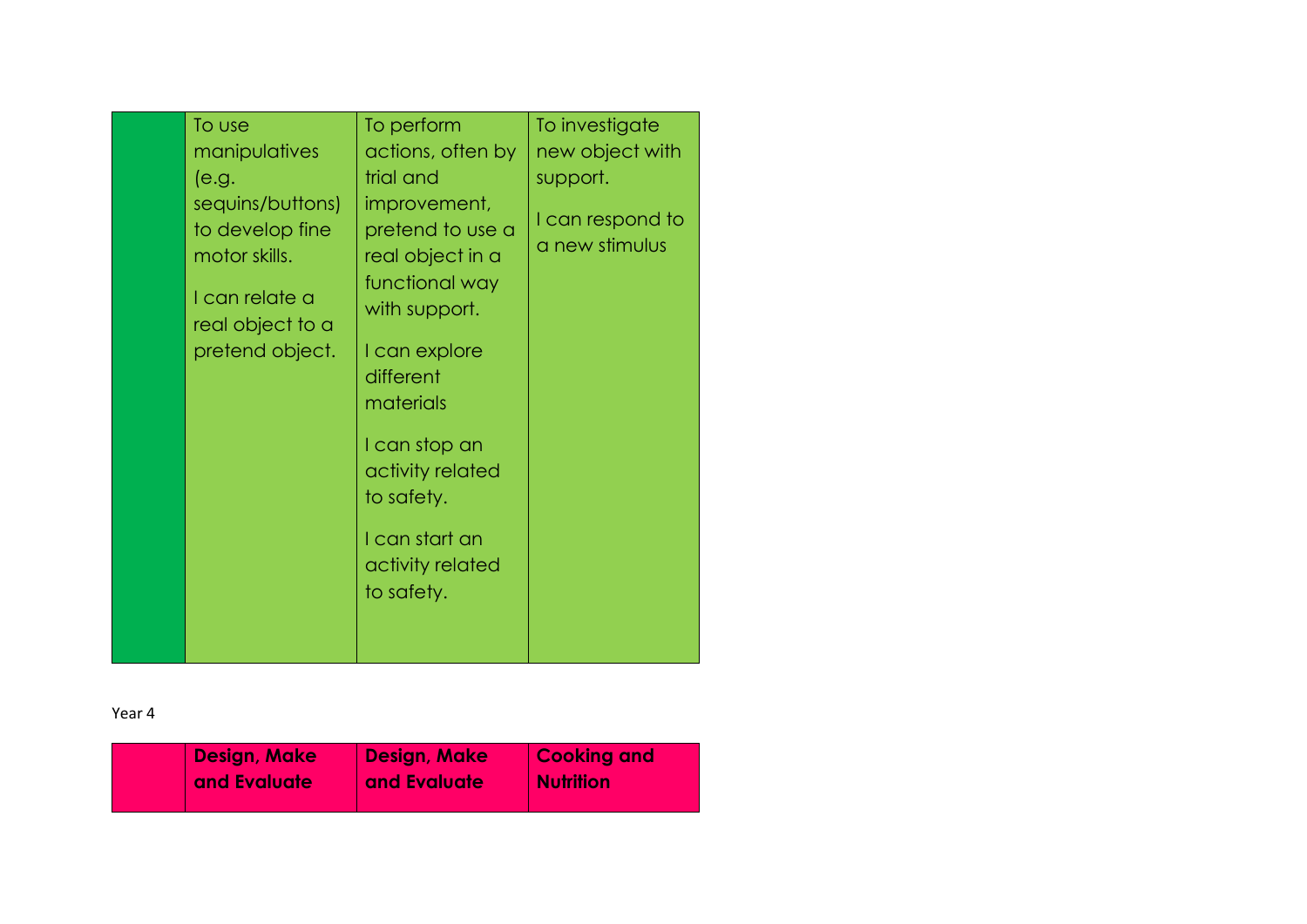| Year           | To create a                                                                                                                                                                          | To explore and                                                                                                                                                                   | To know where a                                                                                                                                                       |
|----------------|--------------------------------------------------------------------------------------------------------------------------------------------------------------------------------------|----------------------------------------------------------------------------------------------------------------------------------------------------------------------------------|-----------------------------------------------------------------------------------------------------------------------------------------------------------------------|
| $\overline{4}$ | product design                                                                                                                                                                       | suggest ways of                                                                                                                                                                  | variety of foods                                                                                                                                                      |
|                | that appeals to                                                                                                                                                                      | testing the                                                                                                                                                                      | come from.                                                                                                                                                            |
|                | a target market.<br>To generate and<br>develop their<br>ideas through<br>drawing, mock-<br>ups and the use<br>of computer<br>software (e.g.<br>$2$ simple –<br>2design and<br>make). | strength of a<br>variety of<br>structures.<br>To use their prior<br>knowledge to<br>say what makes<br>a structure<br>strong and<br>suggest ways to<br>improve this.<br>To choose | To know which<br>meats come<br>from which<br>animals (e.g.<br>pork from a pig).<br>To demonstrate<br>an<br>understanding of<br>what is meant<br>by a healthy<br>diet. |
|                | To explore and<br>use different<br>mechanisms<br>(e.g. levers,<br>axels, sliders,<br>wheels etc.) in<br>their products.<br>To evaluate their<br>design of a<br>product and           | materials based<br>on their<br>characteristics to<br>fit a particular<br>task (e.g. nails to<br>hold together<br>wood, glue to<br>hold together<br>paper).                       | To be able to<br>show that they<br>understand a<br>varied diet (e.g.<br>grouping<br>different food<br>elements to<br>make a meal).<br>To prepare a<br>dish that       |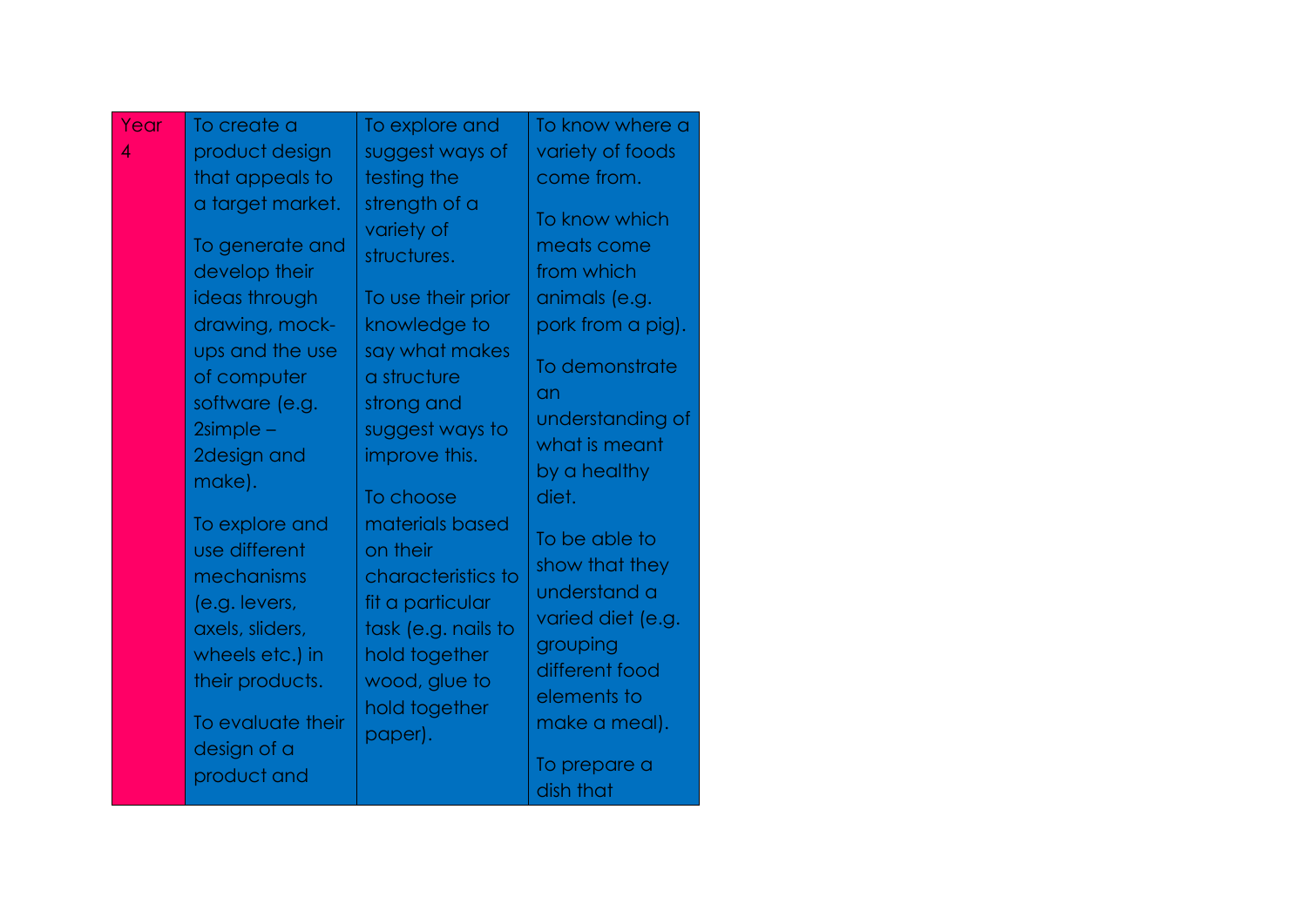| suggest changes<br>to improve the<br>product and<br>why this would<br>improve it.<br>To evaluate final<br>product and say<br>what they would<br>change about<br>their finished<br>product and<br>why. | To be able to<br>say what a tool<br>is used for and<br>demonstrate the<br>actions safely.<br>To pinpoint parts<br>of existing<br>products and<br>comment on<br>their<br>design/structure.<br>To perform a<br>variety of<br>practical tasks<br>with greater<br>independence<br>(e.g. cutting,<br>shaping, joining<br>etc.). | demonstrates a<br>healthy and<br>varied diet with<br>adult support.<br>To demonstrate<br>the safe use of<br>kitchen utensils<br>and equipment<br>independently. |
|-------------------------------------------------------------------------------------------------------------------------------------------------------------------------------------------------------|----------------------------------------------------------------------------------------------------------------------------------------------------------------------------------------------------------------------------------------------------------------------------------------------------------------------------|-----------------------------------------------------------------------------------------------------------------------------------------------------------------|
| To communicate<br>preference in<br>their design<br>process (e.g.<br>selecting from a                                                                                                                  | To carefully<br>watch others<br>using a basic<br>tool and copy                                                                                                                                                                                                                                                             | To offer<br>responses to<br>making activities<br>with increased<br>independence.                                                                                |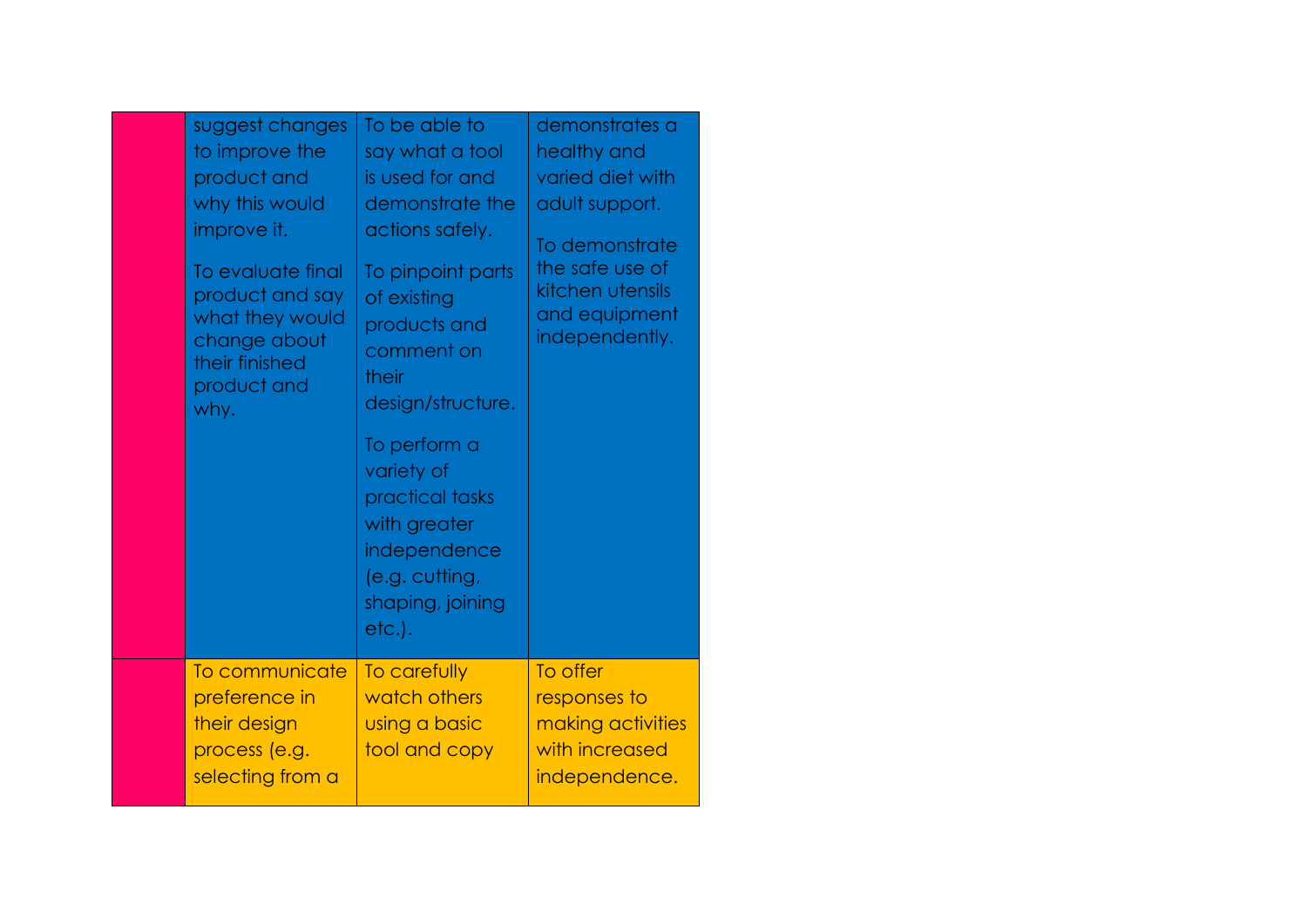| large variety of                                                                 | the actions                                                                                           | To contribute to                                                                                   |
|----------------------------------------------------------------------------------|-------------------------------------------------------------------------------------------------------|----------------------------------------------------------------------------------------------------|
| options how                                                                      | independently.                                                                                        | decisions about                                                                                    |
| they will make<br>their product).<br>To operate                                  | To use basic<br>tools or<br>equipment in                                                              | what they need<br>to do to follow a<br>recipe.                                                     |
| familiar                                                                         | simple                                                                                                | To be able to                                                                                      |
| products, with                                                                   | processes.                                                                                            | <b>USe</b>                                                                                         |
| support, and<br>explore how<br>they work with<br>some<br>independence.           | To choose the<br>correct tool for<br>the job with<br>some<br>independence                             | utensils/equipme<br>nt for an<br>appropriate task<br>(e.g. knife for<br>cutting/spreadin<br>$g$ ). |
| To explore                                                                       | on request from                                                                                       |                                                                                                    |
| familiar products<br>and<br>communicate<br>views about<br>them when<br>prompted. | an adult.<br>To recognise<br>familiar products<br>and explore the<br>different parts<br>they are made | To demonstrate<br>safety skills<br>around<br>equipment/uten<br>sils that could<br>cause harm       |
| To evaluate a<br>finished product<br>and begin to<br>offer ways in<br>which the  | from.<br>To manipulate a<br>wider range of<br>basic tools in                                          | (e.g. the hob,<br>knives, oven).                                                                   |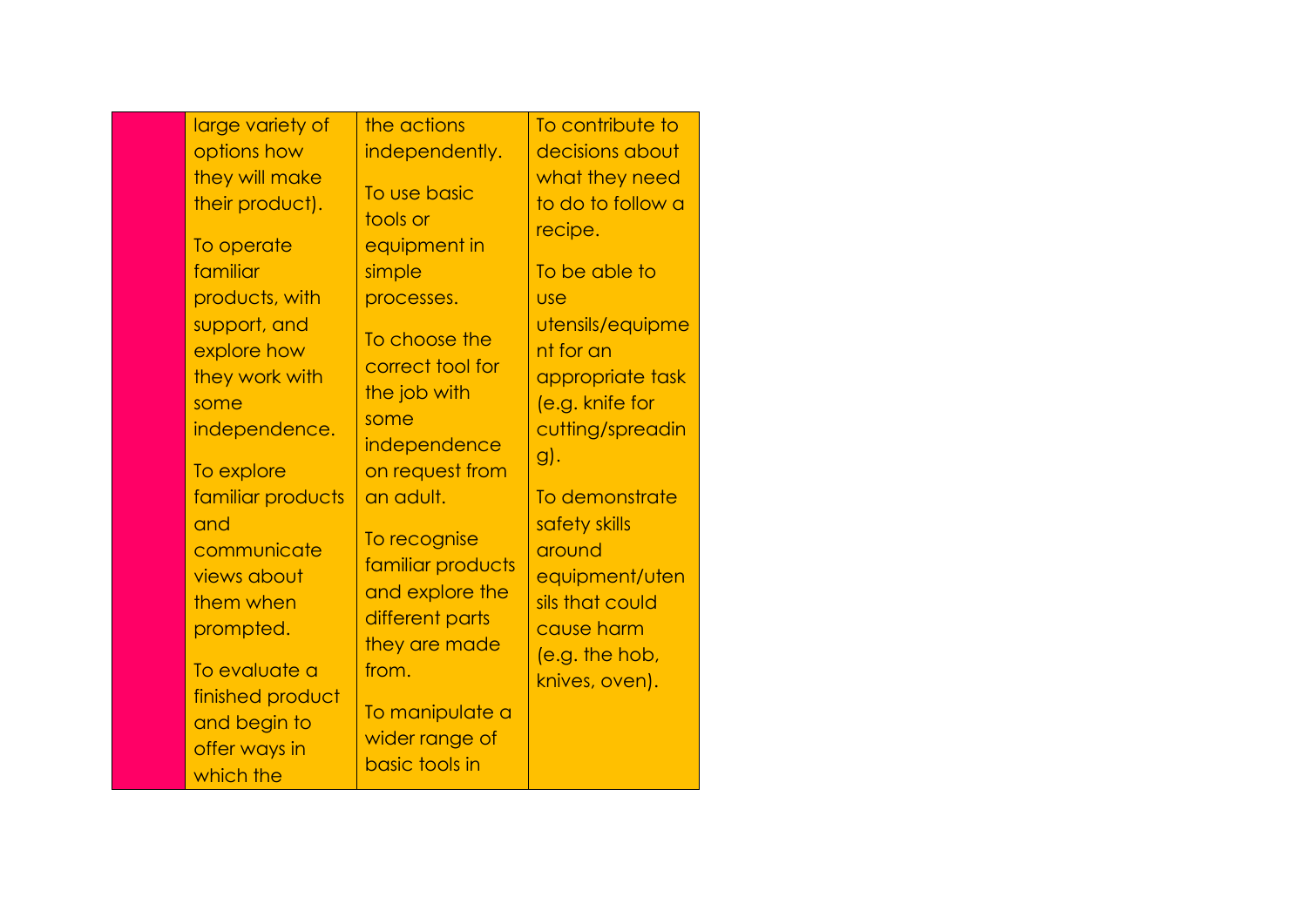| product could<br>be improved<br>with adult<br>support.                                                                                                                                                           | making<br>activities.                                                                                                                                                                                                                   |                                                                                                                                                                                                                   |
|------------------------------------------------------------------------------------------------------------------------------------------------------------------------------------------------------------------|-----------------------------------------------------------------------------------------------------------------------------------------------------------------------------------------------------------------------------------------|-------------------------------------------------------------------------------------------------------------------------------------------------------------------------------------------------------------------|
| To engage with<br>and develop<br>fine motor skills<br>(e.g. use<br>cooking<br>tools/building<br>tools with<br>support).<br>I can combine a<br>two-step<br>sequence of<br>play using real<br>everyday<br>objects. | To sustain<br>concentration<br>for short periods -<br>show curiosity<br>with colour in a<br>range of<br>experiences.<br>To understand<br>that their actions<br>cause a<br>reaction and to<br>repeat an<br>activity to initiate<br>this. | To use a real<br>object correctly<br>with adult<br>prompt (e.g.<br>mixing flour in a<br>bowl).<br>To engage with<br>sequins/buttons<br>or similar<br>appropriate<br>materials to<br>develop fine<br>motor skills. |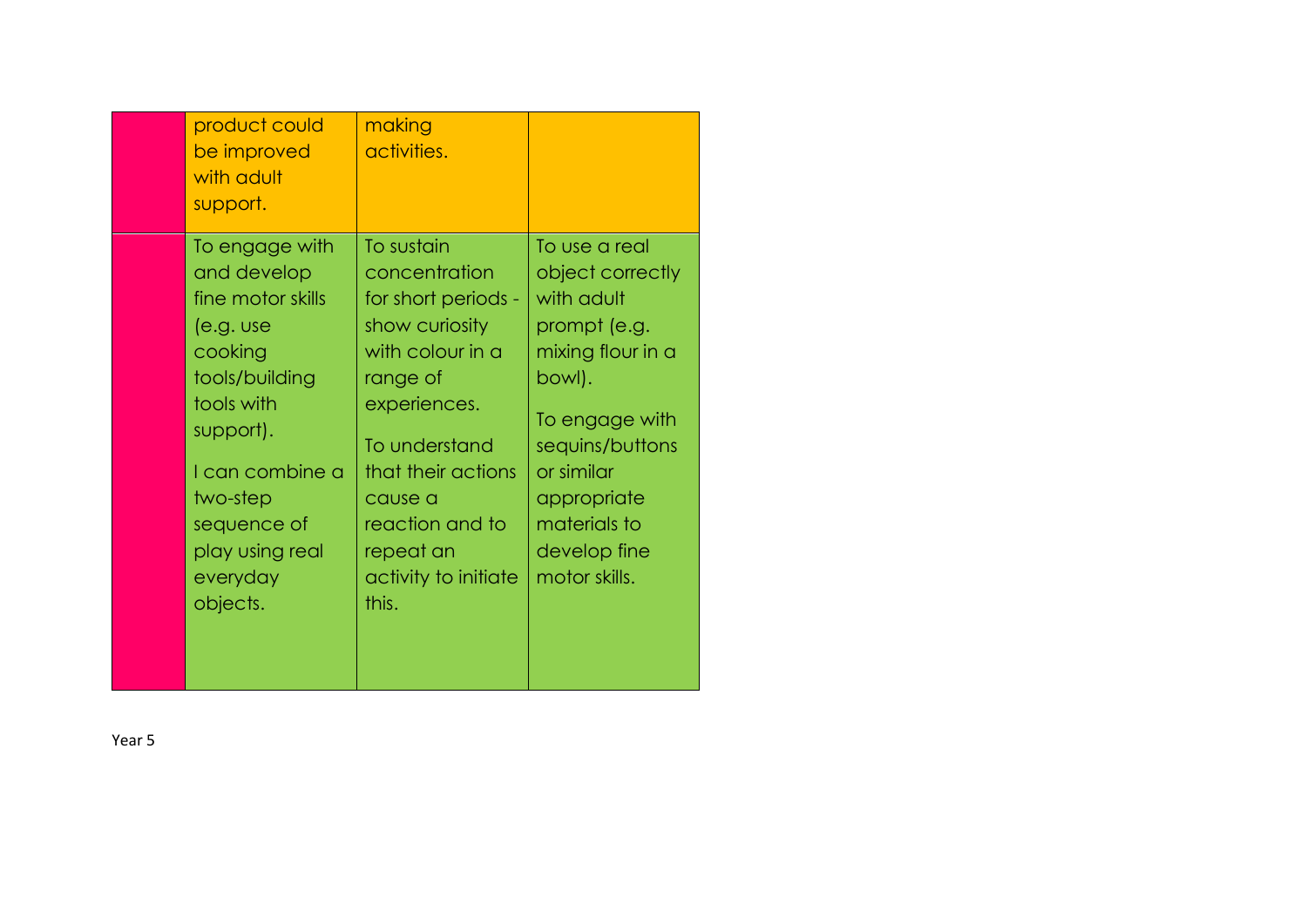|                        | <b>Design, Make</b><br>and Evaluate                                                                                                                                                                         | <b>Cooking and</b><br><b>Nutrition</b>                                                                                                                                                                                                       | <b>DME: Technical</b><br><b>Knowledge</b>                                                                                                                                                                       | <b>Cooking and</b><br><b>Nutrition</b>                                                                                                                                                                                                    |
|------------------------|-------------------------------------------------------------------------------------------------------------------------------------------------------------------------------------------------------------|----------------------------------------------------------------------------------------------------------------------------------------------------------------------------------------------------------------------------------------------|-----------------------------------------------------------------------------------------------------------------------------------------------------------------------------------------------------------------|-------------------------------------------------------------------------------------------------------------------------------------------------------------------------------------------------------------------------------------------|
| Year<br>$\overline{5}$ | To begin to<br>understand<br>market research.<br>To conduct<br>market research<br>with adult<br>support.<br>To use the<br>computer to aid<br>their design on a<br>product for a<br>purpose.<br>To create an | To understand<br>and share what<br>is meant by a<br>healthy and<br>varied diet.<br>To be supported<br>to explore a<br>wide variety of<br>cooking<br>techniques (e.g.<br>steaming, frying<br>$etc.$ ).<br>To prepare and<br>cook a variety of | To apply<br>previously<br>knowledge to<br>strengthen and<br>reinforce a<br>weekend<br>structure.<br>To explore<br>different<br>mechanical<br>systems (e.g.<br>gears, pulleys,<br>cams, levers and<br>linkages). | To understand<br>and share what<br>is meant by<br>seasonality.<br>To be able to<br>sort different<br>foods into<br>seasonality<br>groups (e.g. root<br>veg in winter,<br>berries in the<br>summer etc.).<br>To begin to<br>understand the |
|                        | annotated<br>design for their<br>product with<br>adult support.<br>To select from a<br>wide range of<br>materials/<br>components to                                                                         | savoury dishes<br>supported by an<br>adult.<br>To follow a<br>simple set of<br>instructions to<br>fulfil a recipe                                                                                                                            | To design a<br>product that<br>uses mechanical<br>systems for a<br>function.<br>To use a wider<br>range of tools to                                                                                             | terms:<br>ingredients,<br>grow, reared,<br>caught and<br>processed.<br>To begin to<br>apply these<br>terms to different                                                                                                                   |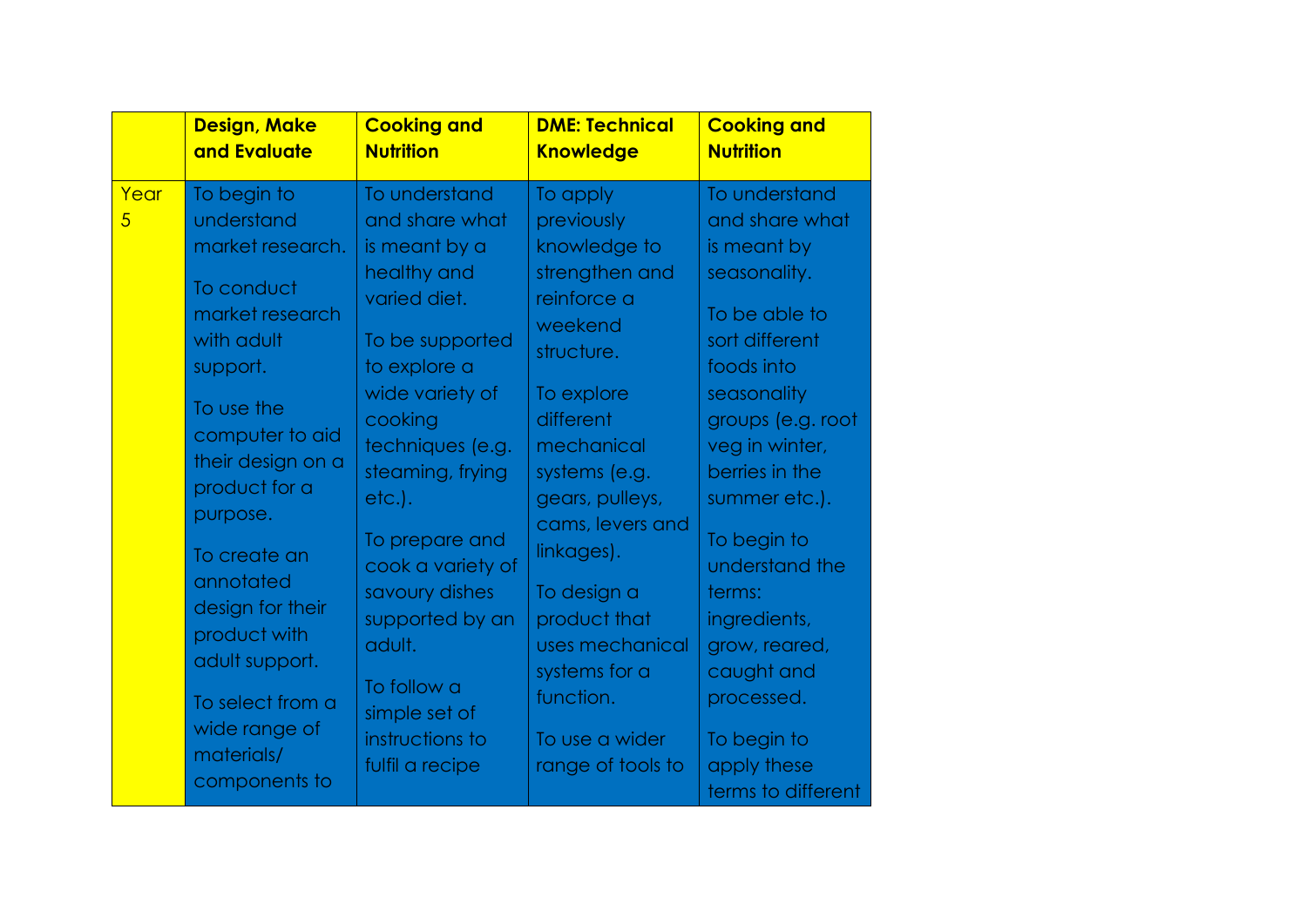| create their<br>product to their<br>design.<br>To evaluate their<br>own product<br>suggesting<br>improvements to<br>their work.                  | with support.<br>To begin to<br>understand<br>what farm to fork<br>means.<br>To experience<br>where food<br>comes from.                 | make a product<br>to their design.<br>To perform a<br>wider range of<br>practical tasks<br>(e.g. cutting,<br>shaping, joining,<br>finishing etc.)<br>with increased<br>accuracy. | types of foods<br>(e.g. fish are<br>caught, cattle is<br>reared etc.).<br>To be supported<br>to explore a<br>wide variety of<br>cooking<br>techniques (e.g.<br>baking, boiling<br>etc.)<br>To prepare and<br>cook a variety of<br>dishes supported<br>by an adult. |
|--------------------------------------------------------------------------------------------------------------------------------------------------|-----------------------------------------------------------------------------------------------------------------------------------------|----------------------------------------------------------------------------------------------------------------------------------------------------------------------------------|--------------------------------------------------------------------------------------------------------------------------------------------------------------------------------------------------------------------------------------------------------------------|
| To design my<br>own products<br>with minimal<br>support and say<br>how I will make<br>a product.<br>To design a<br>functional<br>product and say | To begin to<br>understand<br>what is meant<br>by a healthy<br>diet.<br>To begin to be<br>able to sort<br>familiar foods<br>into pre-set | To understand<br>the uses of<br>different tools<br>within the design<br>and technology<br>curriculum (e.g.<br>a drill for making<br>holes).                                      | To show a<br>consistent and<br>safe use of<br>cooking<br>equipment/uten<br>sils with adult<br>prompt/support.<br>To begin to say<br>what they think                                                                                                                |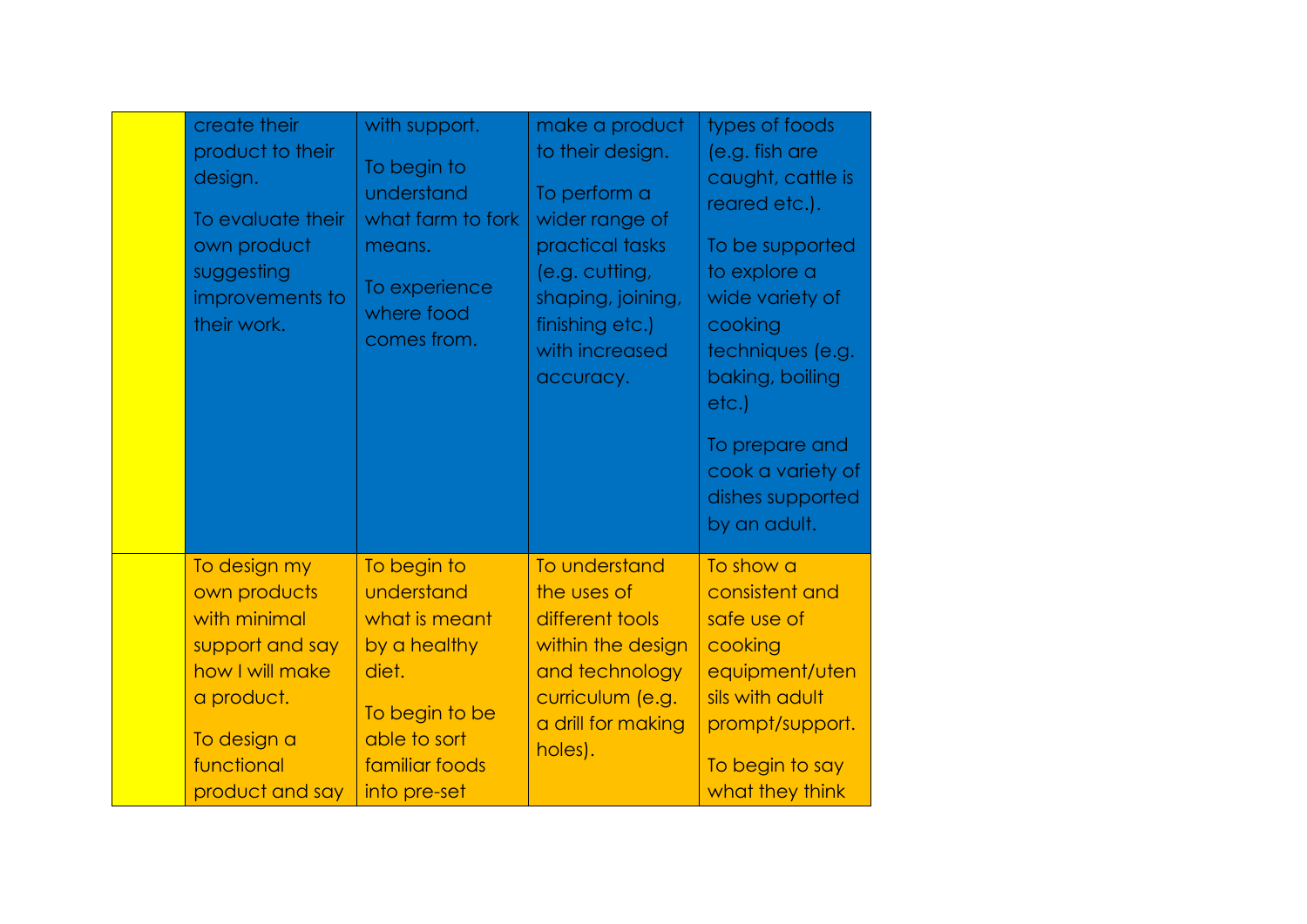| why it is<br>appealing.<br>To select from<br>and use a range<br>of tools and<br>equipment to<br>perform<br>practical tasks<br>(for example,<br>cutting, shaping,<br>joining and<br>finishing).<br>To explore a<br>range of existing<br>products in the<br>category of their<br>chosen design.<br>To evaluate their<br>product against<br>the different<br>elements of their<br>design with adult<br>support. | groups (e.g.<br>healthy/not<br>healthy; eat a<br>lot/eat a little).<br>To understand<br>the uses of<br>different tools<br>within the design<br>and technology<br>curriculum (e.g.<br>a whisk for<br>mixing).<br>To contribute to<br>making a<br>product<br>understanding I<br>need to follow<br>the instructions<br>to create<br>complete dish. | To develop their<br>ideas through a<br>template or<br>drawing of their<br>product.<br>To select from<br>and use a wide<br>range of<br>materials and<br>components,<br>including<br>construction<br>materials, textiles<br>according to<br>their<br>characteristic.<br>To build<br>structures and<br>investigate/expl<br>ore how they<br>can be made<br>stronger and<br>more stable. | about different<br>ingredients with<br>some adult<br>prompt.<br>To know where a<br>variety of<br>familiar/commo<br>n ingredients<br>come from.<br>To prepare a<br>healthy dish<br>chosen by the<br>adult. |
|--------------------------------------------------------------------------------------------------------------------------------------------------------------------------------------------------------------------------------------------------------------------------------------------------------------------------------------------------------------------------------------------------------------|-------------------------------------------------------------------------------------------------------------------------------------------------------------------------------------------------------------------------------------------------------------------------------------------------------------------------------------------------|-------------------------------------------------------------------------------------------------------------------------------------------------------------------------------------------------------------------------------------------------------------------------------------------------------------------------------------------------------------------------------------|-----------------------------------------------------------------------------------------------------------------------------------------------------------------------------------------------------------|
|--------------------------------------------------------------------------------------------------------------------------------------------------------------------------------------------------------------------------------------------------------------------------------------------------------------------------------------------------------------------------------------------------------------|-------------------------------------------------------------------------------------------------------------------------------------------------------------------------------------------------------------------------------------------------------------------------------------------------------------------------------------------------|-------------------------------------------------------------------------------------------------------------------------------------------------------------------------------------------------------------------------------------------------------------------------------------------------------------------------------------------------------------------------------------|-----------------------------------------------------------------------------------------------------------------------------------------------------------------------------------------------------------|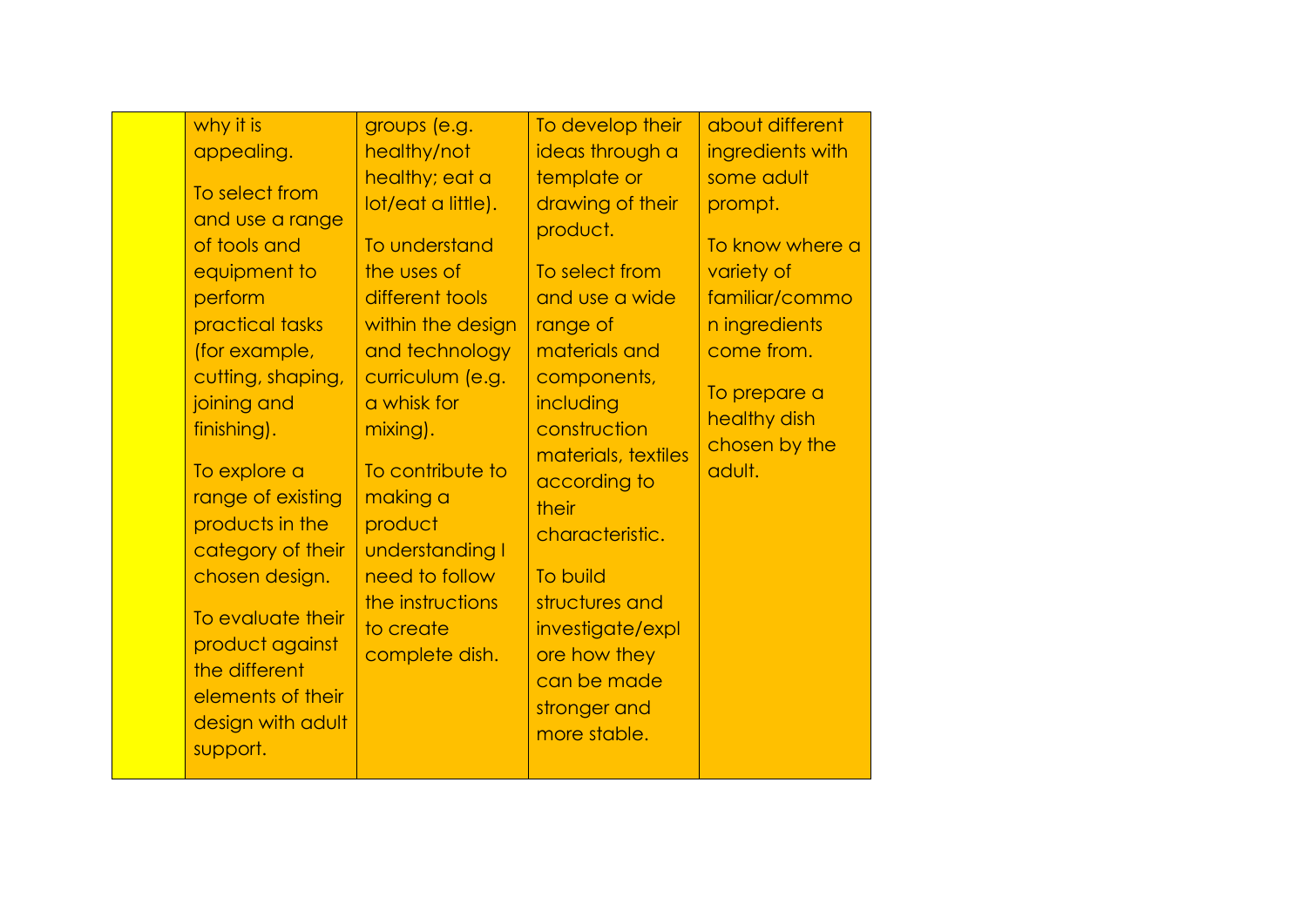| To observe the<br>results of their<br>own actions with<br>interest.<br>To show how to<br>manipulate and<br>move objects<br>(e.g. copy use of<br>tools). | To remember a<br>learned<br>response over a<br>period of time<br>and begin to use<br>real objects<br>independently in<br>an appropriate<br>way.<br>I can explore DT<br>instruments | To respond to<br>options and<br>choices with<br>actions or<br>gestures (can<br>make a choice<br>$out of 2$ ).<br>To be able to<br>express own<br>interests. | To show how to<br>manipulate and<br>move objects<br>utensils).<br>To engage in an<br>activity of my<br>own choosing.<br>To begin to be<br>preferences and<br>interested in<br>others' play. | (e.g. copy use of |
|---------------------------------------------------------------------------------------------------------------------------------------------------------|------------------------------------------------------------------------------------------------------------------------------------------------------------------------------------|-------------------------------------------------------------------------------------------------------------------------------------------------------------|---------------------------------------------------------------------------------------------------------------------------------------------------------------------------------------------|-------------------|
|---------------------------------------------------------------------------------------------------------------------------------------------------------|------------------------------------------------------------------------------------------------------------------------------------------------------------------------------------|-------------------------------------------------------------------------------------------------------------------------------------------------------------|---------------------------------------------------------------------------------------------------------------------------------------------------------------------------------------------|-------------------|

|      | Design, Make<br>and Evaluate                       | <b>Cooking and</b><br><b>Nutrition</b>       | <b>Cooking and</b><br><b>Nutrition</b>       | <b>DME: Technical</b><br><b>Knowledge</b>    |
|------|----------------------------------------------------|----------------------------------------------|----------------------------------------------|----------------------------------------------|
| Year | To understand                                      | To understand                                | To explain                                   | To explore                                   |
| 6    | and conduct                                        | and explain a                                | seasonality and                              | existing products                            |
|      | some simple                                        | healthy and                                  | what means in                                | that use                                     |
|      | market research                                    | varied diet and                              | terms of food                                | electrical                                   |
|      | independently.                                     | say why this is                              | growth.                                      | systems.                                     |
|      | To evaluate<br>existing products<br>based on their | important part of<br>a healthy<br>lifestyle. | To be able to<br>say when<br>different foods | To design a<br>product that<br>uses a simple |
|      | fitness for                                        | To have                                      | are grown and                                | electrical system                            |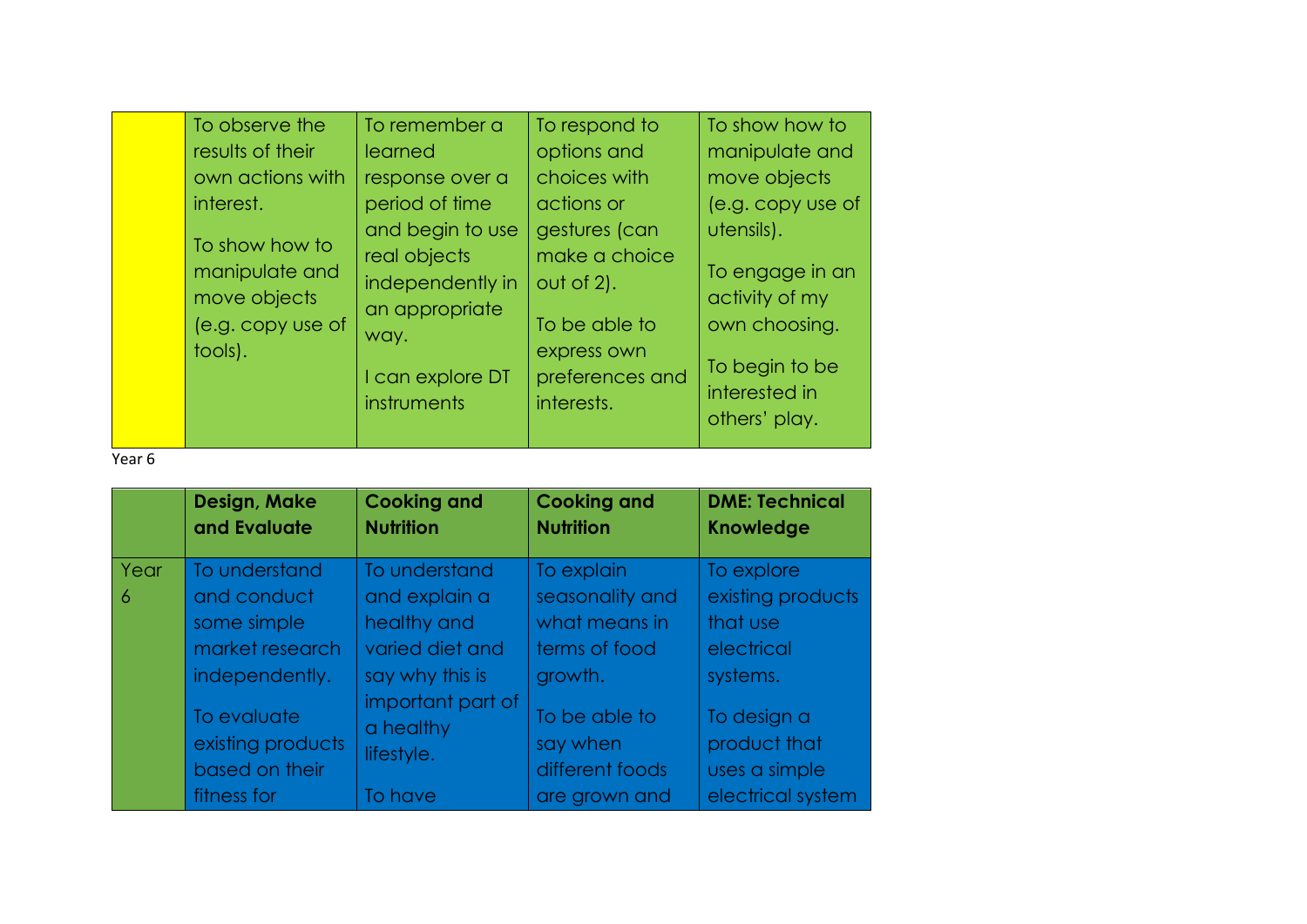| purpose and                                   | experience of a                                   | why this is the                                | (e.g. switch,                                        |
|-----------------------------------------------|---------------------------------------------------|------------------------------------------------|------------------------------------------------------|
| their appeal to a                             | wide variety of                                   | case.                                          | bulb, simple                                         |
| market.<br>To use the                         | cooking<br>techniques (e.g.                       | To understand<br>and explain the               | circuit etc.) with<br>adult support.                 |
| computer to aid<br>their design on a          | steaming, frying<br>$etc.$ ).                     | terms<br>ingredients,                          | To make a<br>functional                              |
| product for a<br>purpose.                     | To be able to<br>follow a simple                  | grow, reared,<br>caught and                    | product that<br>incorporates a                       |
| To create an<br>annotated<br>design for their | recipe with<br>minimal support.<br>To prepare and | processed.<br>To explain the<br>difference     | simple electrical<br>system, with<br>adult guidance. |
| product                                       | cook a variety of                                 | between these                                  | To investigate a                                     |
| independently.                                | savoury dishes<br>following a                     | different terms<br>and what                    | key individual<br>who has helped                     |
| To evaluate their<br>design with a            | simple recipe.                                    | animals they<br>apply to.                      | shape the world<br>through design                    |
| peer and make<br>improvements.                | To understand<br>what farm to fork                | To explore a                                   | and technology.                                      |
| To select from a<br>wide range of             | means.                                            | wide variety of<br>cooking<br>techniques (e.g. | To present their<br>findings about<br>the key        |
| materials/<br>components<br>and say why       |                                                   | baking, boiling<br>etc.) and                   | individual to their<br>peers.                        |
|                                               |                                                   | To prepare and<br>cook a variety of            |                                                      |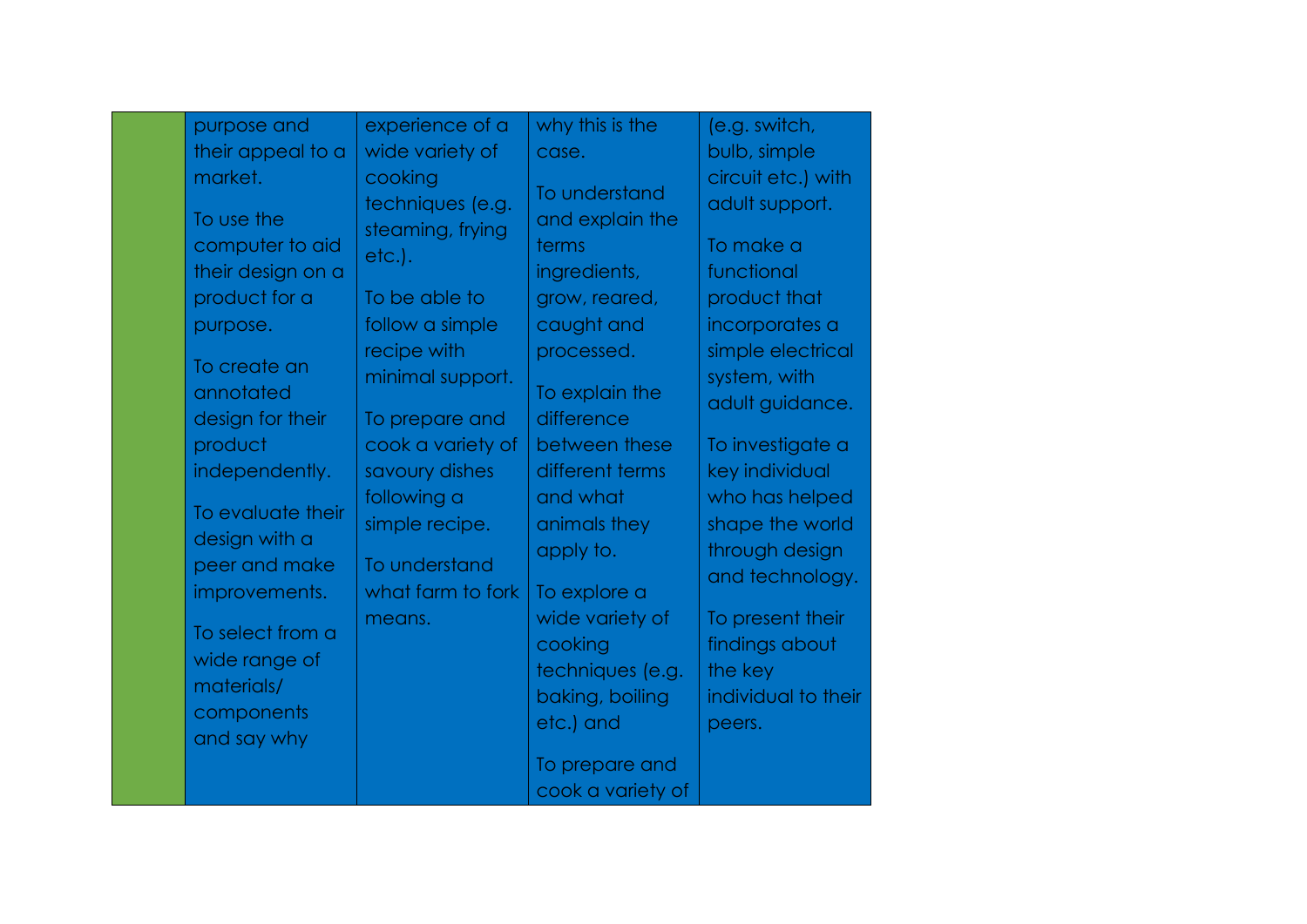| they chose this<br>over the others.<br>To hear an<br>evaluation from<br>a peer and say<br>how they could<br>further improve<br>their final<br>product.                                                                              |                                                                                                                                                                                                                                                       | dishes following<br>simple<br>instructions.                                                                                                                                                                                                      |                                                                                                                                                                                                                                                  |
|-------------------------------------------------------------------------------------------------------------------------------------------------------------------------------------------------------------------------------------|-------------------------------------------------------------------------------------------------------------------------------------------------------------------------------------------------------------------------------------------------------|--------------------------------------------------------------------------------------------------------------------------------------------------------------------------------------------------------------------------------------------------|--------------------------------------------------------------------------------------------------------------------------------------------------------------------------------------------------------------------------------------------------|
| To design my<br>own products<br>with increased<br>independence<br>and say how I<br>will make a<br>product, giving<br>a simple reason<br>for my choice.<br>To design a<br>purposeful<br>product and<br>begin to give<br>reasons why. | To communicate<br>preferences<br>about different<br>ingredients and<br>begin to say why<br>they feel this<br>way.<br>To safely use a<br>variety of<br>cooking<br>equipment/uten<br>sils under adult<br>supervision.<br>To understand<br>what is meant | To understand<br>and<br>demonstrate the<br>use of different<br>tools within the<br>design and<br>technology<br>curriculum (e.g.<br>a whisk for<br>mixing).<br>To know where a<br>variety of<br>familiar/commo<br>n ingredients are<br>come from. | To understand<br>and<br>demonstrate the<br>use of different<br>tools within the<br>design and<br>technology<br>curriculum (e.g.<br>a drill for making<br>holes).<br>To select from<br>and use a range<br>of tools and<br>equipment to<br>perform |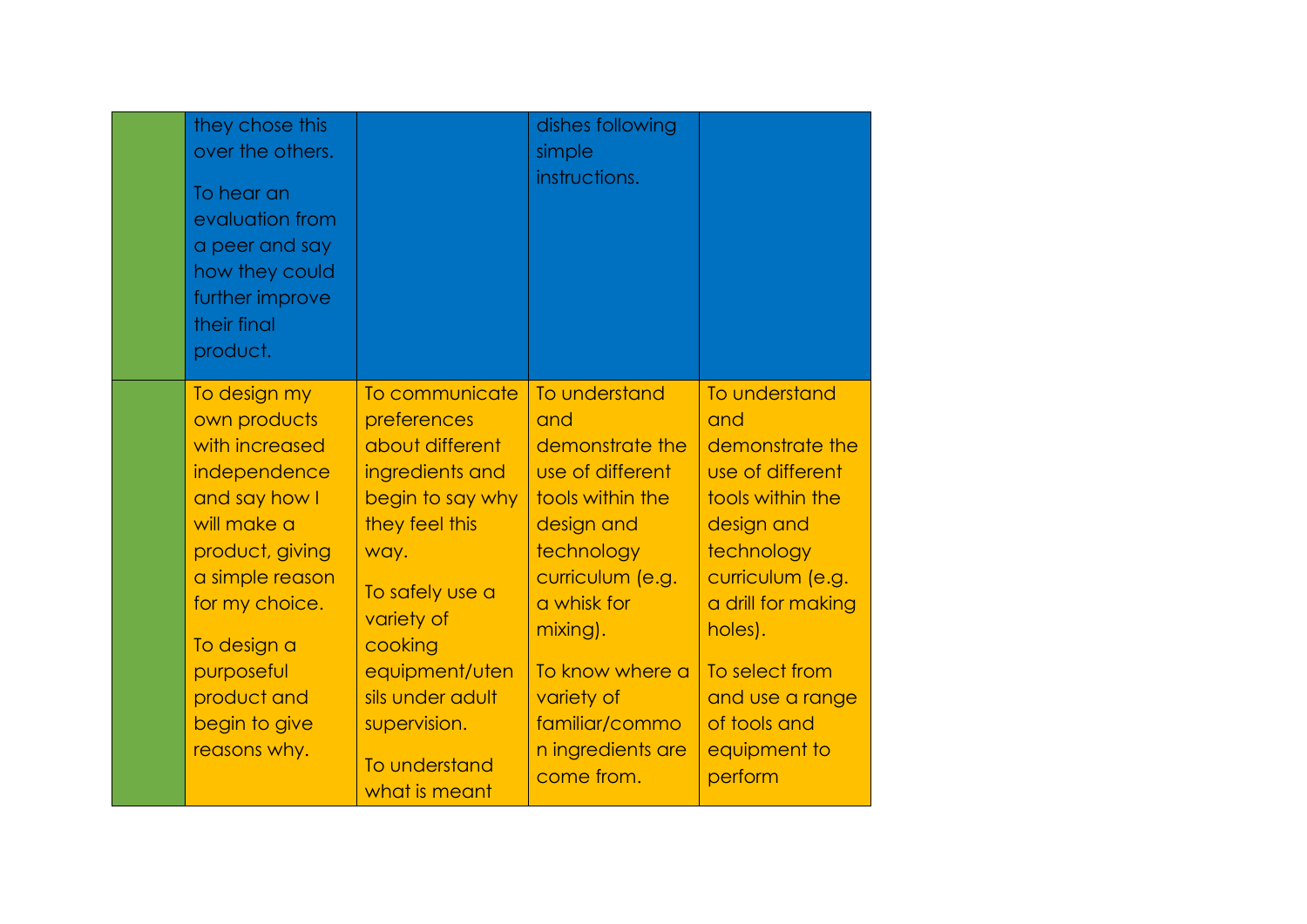| To make<br>purposeful<br>choices from a<br>wide range of                                                                                                                     | by a healthy<br>diet.<br>To be able to                                         | To begin to<br>understand<br>seasonality by<br>grouping                                                                                                                      | practical tasks<br>(e.g. cutting,<br>shaping, joining<br>and finishing). |
|------------------------------------------------------------------------------------------------------------------------------------------------------------------------------|--------------------------------------------------------------------------------|------------------------------------------------------------------------------------------------------------------------------------------------------------------------------|--------------------------------------------------------------------------|
| materials/comp<br>onents to<br>construct<br>according to my<br>design.                                                                                                       | prepare a<br>healthy dish<br>drawing on our<br>knowledge of a<br>healthy diet. | ingredients<br>based on when<br>they are mostly<br>commonly<br>grown.                                                                                                        | To explore and<br>use mechanisms<br>(e.g. levers,<br>sliders, axels      |
| To select from<br>and use a wide<br>range of<br>materials and<br>components,<br>according to<br>their<br>characteristics<br>and give a<br>simple reason for<br>their choice. | To understand<br>and follow the<br>instructions to<br>make a<br>complete dish. | To select from a<br>wider range of<br>ingredients<br>according to<br>their<br>characteristics<br>(e.g. choosing a<br>colourful<br>vegetable to<br>add variety to a<br>dish). | etc.) in their<br>products.                                              |
| To evaluate their<br>product with a<br>peer/adult and<br>suggest simple<br>improvements to                                                                                   |                                                                                |                                                                                                                                                                              |                                                                          |